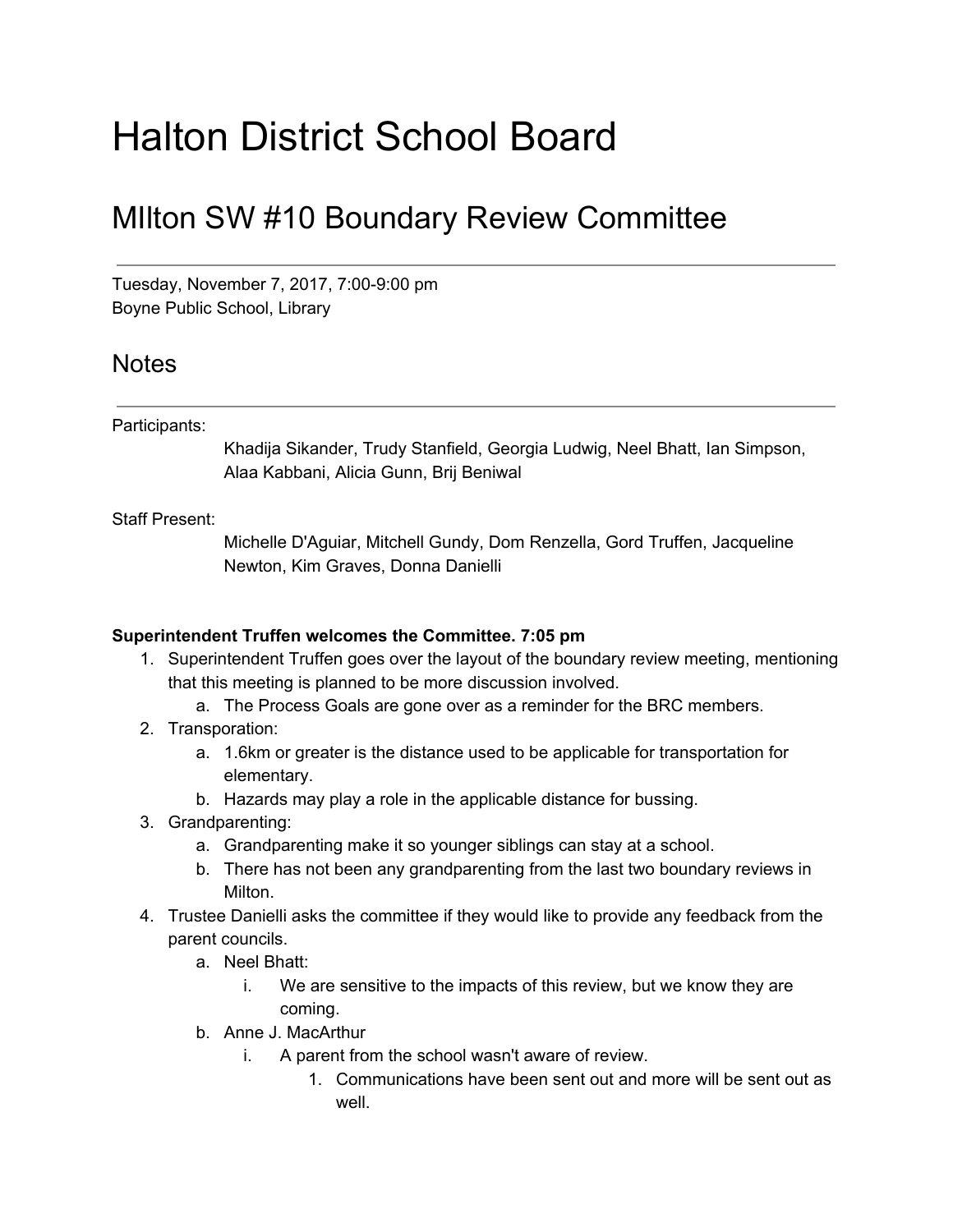c. Signs are now at the schools.

Question: Is there an assumed rate of students coming and going into the schools? Answer: We track the change and this is included in the projections.The projections can vary as they are very difficult to have 100% accuracy. The difference is typically about 5%

Question: For Scenario 1b & 2, the numbers are different for Milton SW #10, there is a smaller catchment but there are larger numbers.

Answer: The boundary is different, the (pink boundary) is a little bigger in Scenario 2.

- 5. Trustee Danielli asks the BRC to breaks for discussion. 7:28 pm
	- a. Thinking and using the criteria chart.
- 6. BRC comes back from discussion at 8:07 pm
- 7. Questions:
	- a. Would the staff be able to provide the number of students that are on both sides of Leiterman Street?
- 8. Scenarios:
	- a. What are the scenarios that we can't live with?
		- i. Both groups agree that scenarios 1b, 2, 3 and 4 are not desirable as scenarios going forward.
	- b. What are the scenarios that we like?
		- i. Both groups agree that scenario 1a and 5 should be kept.
	- c. What scenario should be created?
		- i. Moving the grade sevens to another school would not be desired from any the parents and the administration.
		- ii. French Immersion is desired but may not be available.
		- iii. Would it be possible to have an option to have French Immersion start at Milton SW #10 later in the schools lifetime. (2020)
	- d. Superintendent Newton explains to the committee about what makes a healthy school. Having more kids in a program creates a healthier environment for the student, creating the option for change within the program rather than keeping with one group of students or teacher.
	- e. Suggesting scenario 1c
		- i. This scenario could take pressure off of Boyne and add some students to Anne J MacArthur.
		- ii. Focus on the area around Bronte and the rail tracks.
			- 1. Slicing off an area to go to Anne J MacArthur.
			- 2. South of Leiterman and North of Louis Saint Laurent Ave.
	- f. Additional iteration of scenario 1c where French Immersion goes to Anne J MacArthur.
- 9. Mr. Renzella mentions that the traffic should improve once the Farmstead extension has completed.
- 10. A member of the committee voices concerns that portables remove space at the school for the children to play.